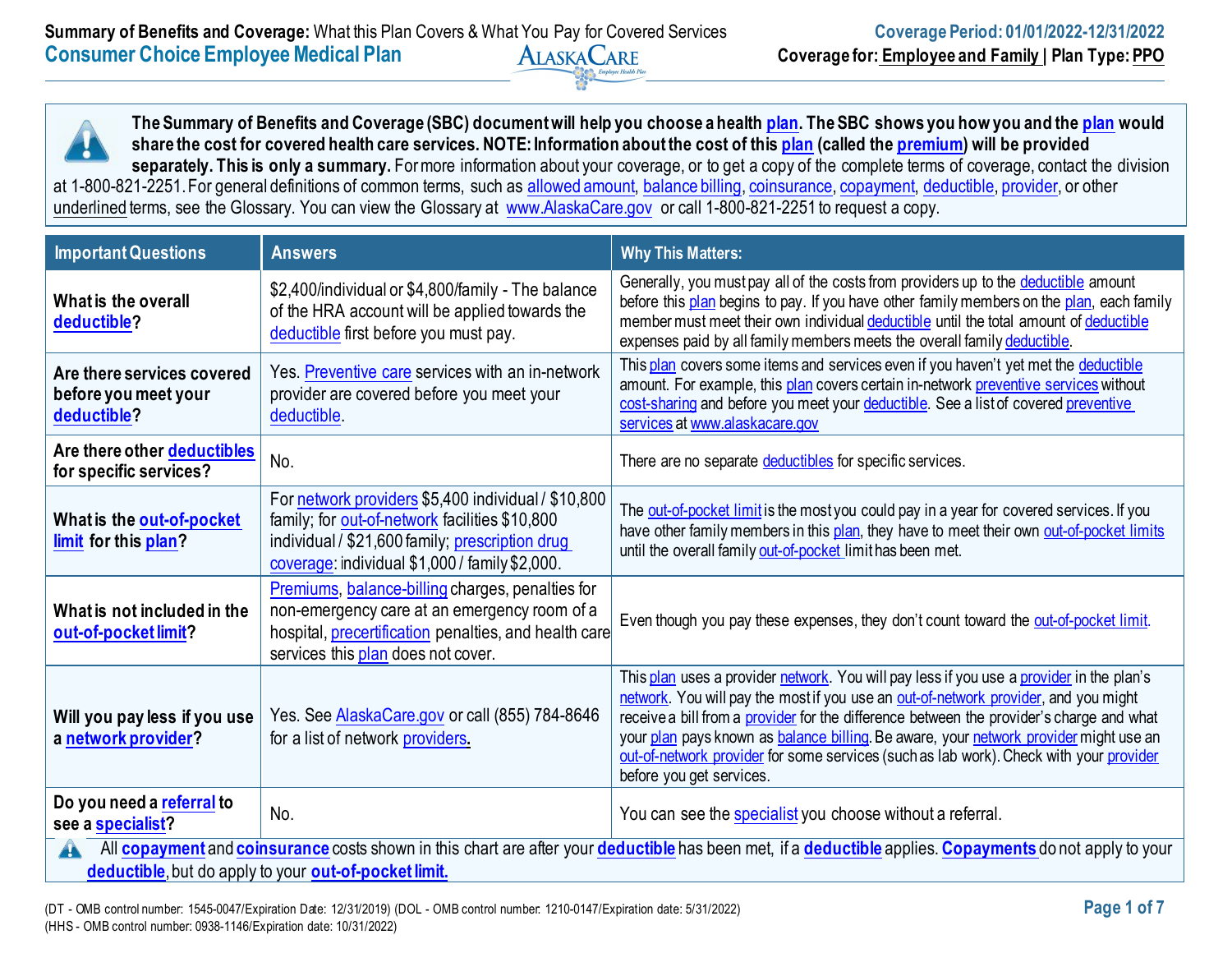|                                                                                               | <b>What You Will Pay</b>                            |                                                                                                                                              |                                                                        |                                                                                                                                                                                                                                 |  |
|-----------------------------------------------------------------------------------------------|-----------------------------------------------------|----------------------------------------------------------------------------------------------------------------------------------------------|------------------------------------------------------------------------|---------------------------------------------------------------------------------------------------------------------------------------------------------------------------------------------------------------------------------|--|
| <b>Common Medical Event</b>                                                                   | <b>Services You May Need</b>                        | <b>Network Provider</b><br>(You will pay the least)                                                                                          | <b>Out-of-Network</b><br><b>Provider</b><br>(You will pay the<br>most) | Limitations, Exceptions, & Other Important<br><b>Information</b>                                                                                                                                                                |  |
| If you visit a health care                                                                    | Primary care visit to treat an<br>injury or illness | 30% coinsurance                                                                                                                              | 30% coinsurance                                                        | 20% coinsurance for hearing benefits.<br>\$0 copay (preventive care).<br>\$25 copay (non-preventive care)/Coalition Health<br>Clinic (including associated lab work).<br>\$0 copay for Teladoc general medical<br>consultation. |  |
| provider's office or<br>clinic                                                                | <b>Specialist visit</b>                             | 30% coinsurance                                                                                                                              | 30% coinsurance                                                        | Chiropractic care coverage is limited to 20 visits per<br>calendar year.<br>\$0 copay for Teladoc dermatology consultation                                                                                                      |  |
|                                                                                               | Preventive care/screening/<br>immunization          | No charge                                                                                                                                    | 30% coinsurance                                                        | You may have to pay for services that are not<br>preventive. Ask your provider if the services you<br>need are preventive. Then check what your plan<br>will pay for.                                                           |  |
|                                                                                               | Diagnostic test (x-ray, blood<br>work)              | 30% coinsurance                                                                                                                              | 50% coinsurance for<br>facility services                               | Use of designated preferred hospital is required<br>for non-emergency care in Anchorage and                                                                                                                                     |  |
| If you have a test                                                                            | Imaging (CT/PET scans,<br>MRI <sub>s</sub> )        | 30% coinsurance                                                                                                                              | 50% coinsurance for<br>facility services                               | outside of Alaska. Precertification is required for<br>some imaging services when using an out-of-<br>network provider. A \$400 benefit reduction<br>applies if you fail to obtain precertification as<br>required.             |  |
| If you need drugs to<br>treat your illness or<br>condition                                    | Maintenance generic<br>prescription drugs           | \$5 maximum copay per<br>prescription up to a 30-<br>day supply; \$10 copay<br>per prescription via home<br>delivery (31-90-day<br>supply).  | 40% coinsurance                                                        | Covers up to a 30-day supply (retail).<br>Home Delivery can be used for a 90-day supply<br>of any qualified prescription drug.                                                                                                  |  |
| More information about<br>prescription drug<br>coverage is available at<br>www.AlaskaCare.gov | Generic drugs                                       | \$10 maximum copay per<br>prescription up to a 30-<br>day supply; \$20 copay<br>per prescription via home<br>delivery (31-90 day<br>supply). | 40% coinsurance                                                        | Covers up to a 30-day supply (retail).<br>Home Delivery can be used for a 90-day supply<br>of any qualified prescription drug.                                                                                                  |  |
|                                                                                               | Preferred brand drugs                               | \$35 maximum copay per<br>prescription up to a 30-                                                                                           | 40% coinsurance                                                        | Covers up to a 30-day supply (retail).                                                                                                                                                                                          |  |

\* For more information about limitations and exceptions, see the [plan](https://www.healthcare.gov/sbc-glossary/#plan) or policy document at [www.AlaskaCare.gov](http://www.alaskacare.gov/) **Page 2 of 7**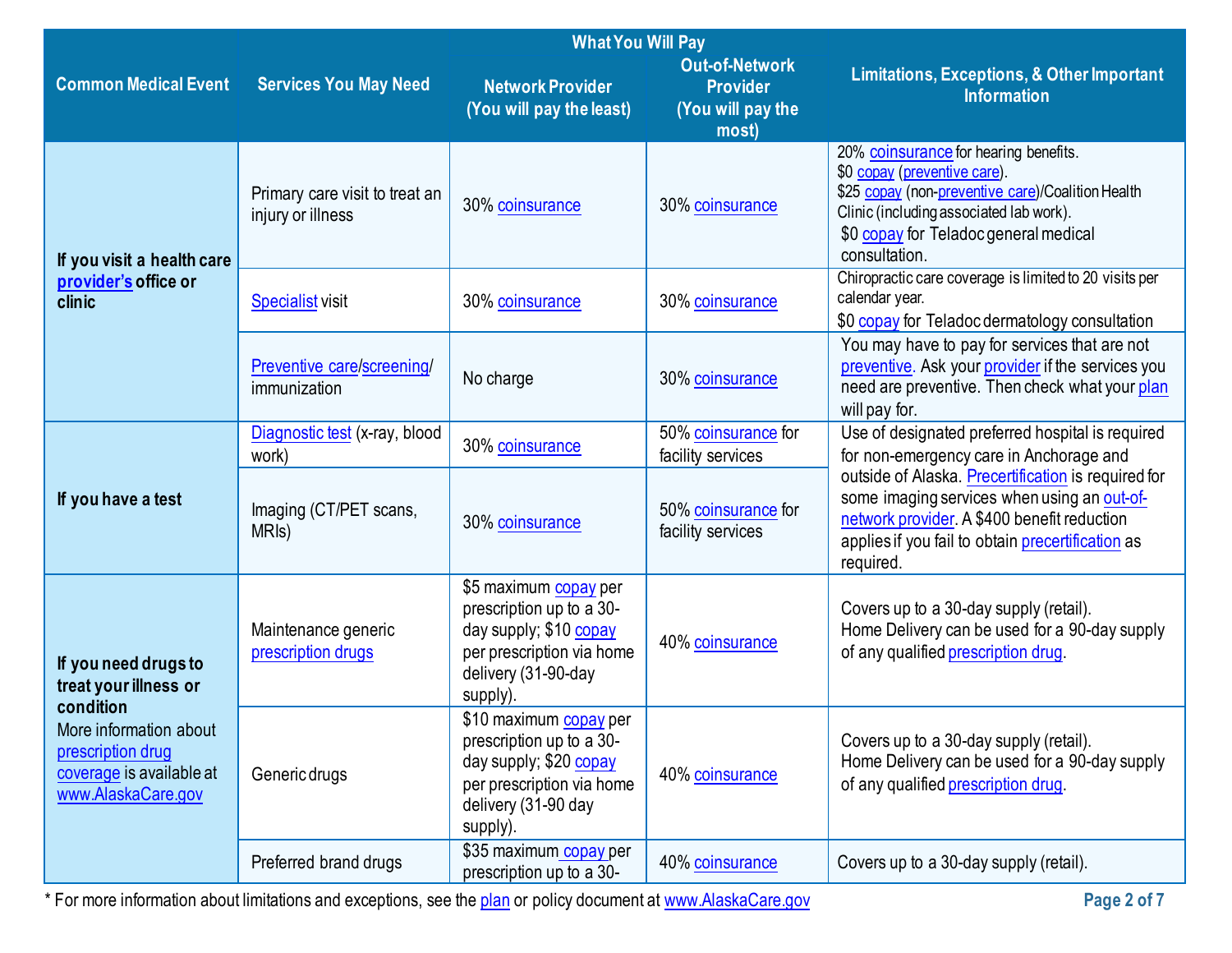|                                            |                                                   | <b>What You Will Pay</b>                                                                                                                                                |                                                                        |                                                                                                                                                                                                                                                                                                                      |
|--------------------------------------------|---------------------------------------------------|-------------------------------------------------------------------------------------------------------------------------------------------------------------------------|------------------------------------------------------------------------|----------------------------------------------------------------------------------------------------------------------------------------------------------------------------------------------------------------------------------------------------------------------------------------------------------------------|
| <b>Common Medical Event</b>                | <b>Services You May Need</b>                      | <b>Network Provider</b><br>(You will pay the least)                                                                                                                     | <b>Out-of-Network</b><br><b>Provider</b><br>(You will pay the<br>most) | Limitations, Exceptions, & Other Important<br><b>Information</b>                                                                                                                                                                                                                                                     |
|                                            |                                                   | day supply; \$50 copay<br>per prescription via home<br>delivery (31-90 day<br>supply).                                                                                  |                                                                        | Home Delivery can be used for a 90-day supply of<br>any qualified prescription drug.                                                                                                                                                                                                                                 |
|                                            | Non-preferred brand drugs                         | 35% coinsurance with<br>\$80 min / \$150 max per<br>prescription up to a 30-<br>day supply; \$100 copay<br>per prescription via home<br>delivery (31-90 day<br>supply). | 40% coinsurance                                                        | If you are prescribed an eligible specialty drug,<br>you may enroll in OptumRx's Variable Copay<br>Solution (VCS) program to reduce your<br>copayment for that drug.                                                                                                                                                 |
|                                            | <b>Specialty drugs</b>                            | See preferred/non-<br>preferred brand name<br>drugs.                                                                                                                    | 40% coinsurance                                                        |                                                                                                                                                                                                                                                                                                                      |
|                                            | Facility fee (e.g.,<br>ambulatory surgery center) | 30% coinsurance                                                                                                                                                         | 50% coinsurance<br>facility services                                   | Use of designated preferred hospital is required<br>for non-emergency care in Anchorage and outside                                                                                                                                                                                                                  |
| If you have outpatient<br>surgery          | Physician/surgeon fees                            | 30% coinsurance                                                                                                                                                         | 30% coinsurance                                                        | Alaska. Precertification is required for some<br>services when using an out-of-network provider. A<br>\$400 benefit reduction applies if you fail to obtain<br>precertification as required.<br>No cost after you meet your deductible for<br>episode of care received through SurgeryPlus.                          |
|                                            | <b>Emergency room care</b>                        | 30% coinsurance                                                                                                                                                         | 30% coinsurance                                                        | 30% coinsurance after \$100 penalty per visit for<br>non-emergency use.                                                                                                                                                                                                                                              |
| If you need immediate<br>medical attention | <b>Emergency medical</b><br>transportation        | 30% coinsurance                                                                                                                                                         | 30% coinsurance                                                        | None                                                                                                                                                                                                                                                                                                                 |
|                                            | <b>Urgent care</b>                                | 30% coinsurance                                                                                                                                                         | 30% coinsurance                                                        | None                                                                                                                                                                                                                                                                                                                 |
| If you have a hospital<br>stay             | Facility fee (e.g., hospital<br>room)             | 30% coinsurance                                                                                                                                                         | 50% coinsurance<br>facility services                                   | Use of designated preferred hospital is required<br>for non-emergency care in Anchorage and<br>outside Alaska. Precertification required for out-<br>of-network care. A \$400 benefit reduction applies<br>if you fail to obtain precertification as required.<br>No cost after you meet your deductible for episode |

\* For more information about limitations and exceptions, see the [plan](https://www.healthcare.gov/sbc-glossary/#plan) or policy document at [www.AlaskaCare.gov](http://www.alaskacare.gov/) **Page 3 of 7**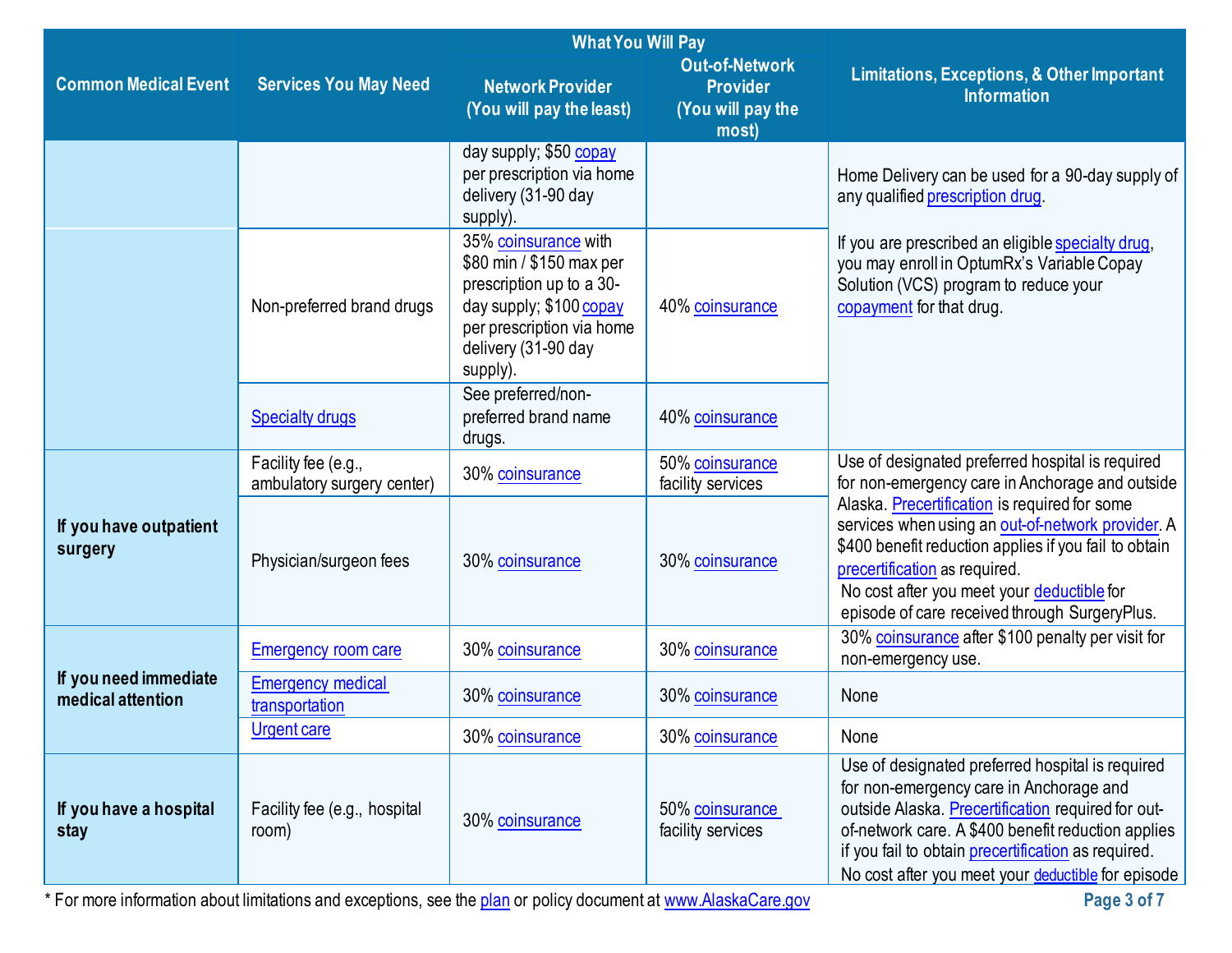|                                                              | <b>What You Will Pay</b>                     |                                                     |                                                                        |                                                                                                                                                                                                                                                                       |  |
|--------------------------------------------------------------|----------------------------------------------|-----------------------------------------------------|------------------------------------------------------------------------|-----------------------------------------------------------------------------------------------------------------------------------------------------------------------------------------------------------------------------------------------------------------------|--|
| <b>Common Medical Event</b>                                  | <b>Services You May Need</b>                 | <b>Network Provider</b><br>(You will pay the least) | <b>Out-of-Network</b><br><b>Provider</b><br>(You will pay the<br>most) | Limitations, Exceptions, & Other Important<br><b>Information</b>                                                                                                                                                                                                      |  |
|                                                              |                                              |                                                     |                                                                        | of care received through SurgeryPlus.                                                                                                                                                                                                                                 |  |
|                                                              | Physician/surgeon fees                       | 30% coinsurance                                     | 30% coinsurance                                                        |                                                                                                                                                                                                                                                                       |  |
| If you need mental                                           | Outpatient services                          | 30% coinsurance                                     | 30% coinsurance                                                        | Use of designated preferred hospital is required<br>for non-emergency care in Anchorage and                                                                                                                                                                           |  |
| health, behavioral<br>health, or substance<br>abuse services | Inpatient services                           | 30% coinsurance                                     | 50% coinsurance<br>facility services                                   | outside Alaska. Precertification required for out-<br>of-network care. A \$400 benefit reduction applies<br>if you fail to obtain precertification as required.<br>\$0 copay for Teladoc behavioral health<br>consultation.                                           |  |
|                                                              | Office visits                                | No charge                                           | 30% coinsurance                                                        | None                                                                                                                                                                                                                                                                  |  |
|                                                              | Childbirth/delivery<br>professional services | 30% coinsurance                                     | 30% coinsurance                                                        | Use of designated preferred hospital is required<br>for non-emergency care in Anchorage and                                                                                                                                                                           |  |
| If you are pregnant                                          | Childbirth/delivery facility<br>services     | 30% coinsurance                                     | 50% coinsurance<br>facility services                                   | outside Alaska. Precertification required for out-<br>of-network care. A \$400 benefit reduction applies<br>if you fail to obtain precertification as required.<br>Maternity care may include tests and services<br>described elsewhere in the SBC (i.e. ultrasound). |  |
|                                                              | Home health care                             | 30% coinsurance                                     | 30% coinsurance                                                        | Coverage is limited to 120 visits per calendar<br>year. Precertification required for out-of-network<br>care. A \$400 benefit reduction applies if you fail<br>to obtain precertification as required.                                                                |  |
| If you need help                                             | <b>Rehabilitation services</b>               | 30% coinsurance                                     | 30% coinsurance                                                        | Coverage is limited to 20 visits per benefit year<br>for spinal manipulations.                                                                                                                                                                                        |  |
| recovering or have                                           | <b>Habilitation services</b>                 | 30% coinsurance                                     | 30% coinsurance                                                        | None                                                                                                                                                                                                                                                                  |  |
| other special health<br>needs                                | <b>Skilled nursing care</b>                  | 30% coinsurance                                     | 30% coinsurance                                                        | Precertification required for out-of-network care. A<br>\$400 benefit reduction applies if you fail to obtain<br>precertification as required.                                                                                                                        |  |
|                                                              | Durable medical equipment                    | 30% coinsurance                                     | 30% coinsurance                                                        | None                                                                                                                                                                                                                                                                  |  |
|                                                              | <b>Hospice services</b>                      | 30% coinsurance                                     | 30% coinsurance                                                        | Precertification required for out-of-network care.<br>A \$400 benefit reduction applies if you fail to<br>obtain precertification as required.                                                                                                                        |  |
| If your child needs                                          | Children's eye exam                          | Not covered                                         | Not covered                                                            |                                                                                                                                                                                                                                                                       |  |

\* For more information about limitations and exceptions, see the [plan](https://www.healthcare.gov/sbc-glossary/#plan) or policy document at [www.AlaskaCare.gov](http://www.alaskacare.gov/) **Page 4 of 7**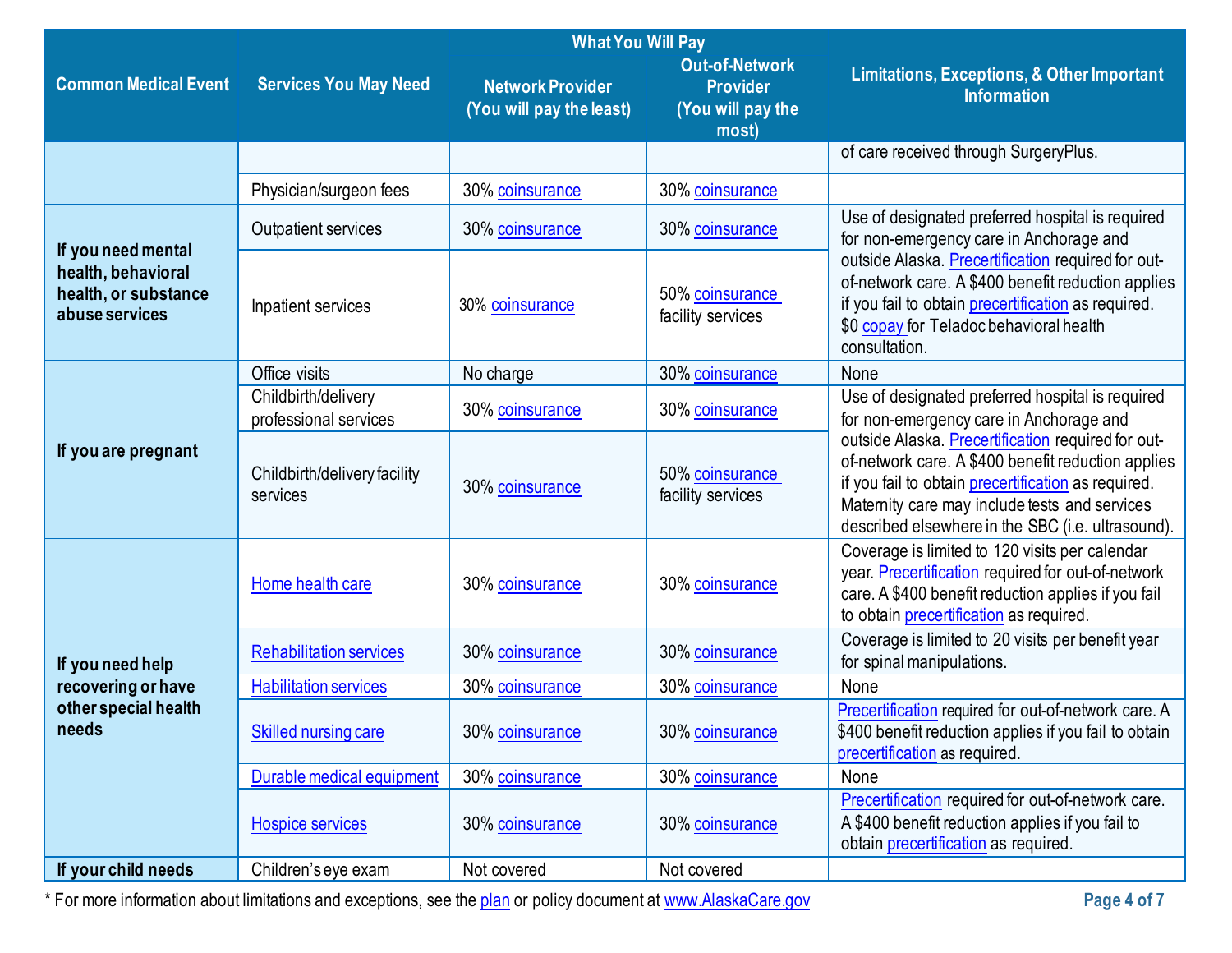|                       | <b>What You Will Pay</b>                                                                                                                                                                                                                                                                                                                                                                                                                                                                     |                                                                                                                               |                                                                                                                                                                                                                                                                                                                                                                                                                                                                                 |                                                                        |                                                                                                                                                                                                                                                                                                                                                                                                                                              |
|-----------------------|----------------------------------------------------------------------------------------------------------------------------------------------------------------------------------------------------------------------------------------------------------------------------------------------------------------------------------------------------------------------------------------------------------------------------------------------------------------------------------------------|-------------------------------------------------------------------------------------------------------------------------------|---------------------------------------------------------------------------------------------------------------------------------------------------------------------------------------------------------------------------------------------------------------------------------------------------------------------------------------------------------------------------------------------------------------------------------------------------------------------------------|------------------------------------------------------------------------|----------------------------------------------------------------------------------------------------------------------------------------------------------------------------------------------------------------------------------------------------------------------------------------------------------------------------------------------------------------------------------------------------------------------------------------------|
|                       | <b>Common Medical Event</b>                                                                                                                                                                                                                                                                                                                                                                                                                                                                  | <b>Services You May Need</b>                                                                                                  | <b>Network Provider</b><br>(You will pay the least)                                                                                                                                                                                                                                                                                                                                                                                                                             | <b>Out-of-Network</b><br><b>Provider</b><br>(You will pay the<br>most) | <b>Limitations, Exceptions, &amp; Other Important</b><br><b>Information</b>                                                                                                                                                                                                                                                                                                                                                                  |
|                       | dental or eye care                                                                                                                                                                                                                                                                                                                                                                                                                                                                           | Children's glasses                                                                                                            | Not covered                                                                                                                                                                                                                                                                                                                                                                                                                                                                     | Not covered                                                            |                                                                                                                                                                                                                                                                                                                                                                                                                                              |
|                       |                                                                                                                                                                                                                                                                                                                                                                                                                                                                                              | Children's dental exam                                                                                                        | Not covered                                                                                                                                                                                                                                                                                                                                                                                                                                                                     | Not covered                                                            |                                                                                                                                                                                                                                                                                                                                                                                                                                              |
|                       | <b>Excluded Services &amp; Other Covered Services:</b>                                                                                                                                                                                                                                                                                                                                                                                                                                       |                                                                                                                               |                                                                                                                                                                                                                                                                                                                                                                                                                                                                                 |                                                                        |                                                                                                                                                                                                                                                                                                                                                                                                                                              |
|                       |                                                                                                                                                                                                                                                                                                                                                                                                                                                                                              |                                                                                                                               |                                                                                                                                                                                                                                                                                                                                                                                                                                                                                 |                                                                        | Services Your Plan Generally Does NOT Cover (Check your policy or plan document for more information and a list of any other excluded services.)                                                                                                                                                                                                                                                                                             |
| le                    |                                                                                                                                                                                                                                                                                                                                                                                                                                                                                              | Dental care (Adult and Child) except as related to medical                                                                    | Infertility treatment                                                                                                                                                                                                                                                                                                                                                                                                                                                           |                                                                        | Routine foot care                                                                                                                                                                                                                                                                                                                                                                                                                            |
|                       |                                                                                                                                                                                                                                                                                                                                                                                                                                                                                              | conditions of the teeth, jaw, and jaw joints as well as supporting .                                                          | Long-term care                                                                                                                                                                                                                                                                                                                                                                                                                                                                  |                                                                        | Weight loss programs                                                                                                                                                                                                                                                                                                                                                                                                                         |
|                       | tissues including bones, muscles, and nerves.                                                                                                                                                                                                                                                                                                                                                                                                                                                |                                                                                                                               |                                                                                                                                                                                                                                                                                                                                                                                                                                                                                 | Routine eye care (Adult and Child) •                                   | Acupuncture                                                                                                                                                                                                                                                                                                                                                                                                                                  |
|                       |                                                                                                                                                                                                                                                                                                                                                                                                                                                                                              | Other Covered Services (Limitations may apply to these services. This is not a complete list. Please see your plan document.) |                                                                                                                                                                                                                                                                                                                                                                                                                                                                                 |                                                                        |                                                                                                                                                                                                                                                                                                                                                                                                                                              |
| $\bullet$<br>lo<br>lo | Bariatric surgery (one morbid obesity surgical<br>procedure within a two-year period, beginning<br>with the date of the first morbid obesity surgical<br>procedure, unless a multi-stage procedure is<br>planned.)<br>Chiropractic care (20 visit limit per benefit year)<br>Cosmetic surgery (Only to improve a significant<br>functional impairment of a body part; to correct<br>the result of an accidental injury; to correct the<br>result of an injury that occurred during a covered |                                                                                                                               | surgical procedure within 24 months after the<br>original injury; to correct a gross anatomical defect<br>present at birth or appearing after birth (but not the $\bullet$<br>result of an illness or injury) when the defect<br>results in severe facial disfigurement, or the defect<br>results in significant functional impairment and the<br>surgery is needed to improve function.)<br>Hearing Aids (maximum \$3,000 payable every<br>36 rolling months), 20% coinsurance | $\bullet$                                                              | Hearing Exam (once every 24 rolling months), 20%<br>coinsurance<br>Medical treatment of obesity including physical<br>exam and diagnostic tests, outpatient prescription<br>drugs and morbid obesity surgical procedures<br>Non-emergency care when traveling outside the<br>U.S.<br>Private duty nursing (provided by R.N. or L.P.N. if<br>medical condition requires skilled nursing services<br>and visiting nursing care is inadequate). |

Your Rights to Continue Coverage: There are agencies that can help if you want to continue your coverage after it ends. The contact information for those agencies is: the plan at (855) 784-8646. Other coverage options may be available to you, too, including buying individual insurance coverage through the [Health Insurance](https://www.healthcare.gov/sbc-glossary/#health-insurance) [Marketplace.](https://www.healthcare.gov/sbc-glossary/#marketplace) For more information about th[e Marketplace,](https://www.healthcare.gov/sbc-glossary/#marketplace) visit [www.HealthCare.gov](http://www.healthcare.gov/) or call 1-800-318-2596.

Your Grievance and Appeals Rights: There are agencies that can help if you have a complaint against you[r plan](https://www.healthcare.gov/sbc-glossary/#plan) for a denial of a [claim.](https://www.healthcare.gov/sbc-glossary/#claim) This complaint is called a [grievance](https://www.healthcare.gov/sbc-glossary/#grievance) or [appeal.](https://www.healthcare.gov/sbc-glossary/#appeal) For more information about your rights, look at the explanation of benefits you will receive for that medica[l claim.](https://www.healthcare.gov/sbc-glossary/#claim) Your [plan](https://www.healthcare.gov/sbc-glossary/#plan) documents also provide complete information on how to submit [a claim,](https://www.healthcare.gov/sbc-glossary/#claim) [appeal,](https://www.healthcare.gov/sbc-glossary/#appeal) or [a grievance](https://www.healthcare.gov/sbc-glossary/#grievance) for any reason to your [plan.](https://www.healthcare.gov/sbc-glossary/#plan) For more information about your rights, this notice, or assistance, contact: the claims administrator at (855) 784-8646, the plan administrator at (800) 821-2251, or:

Aetna Attn: National Account CRT P.O. Box 14079 [Lexington,](http://www.aetna.com/individuals-families-health-insurance/rights-resources/complaints-grievances-appeals/index.html) KY 40512-4079

\* For more information about limitations and exceptions, see the [plan](https://www.healthcare.gov/sbc-glossary/#plan) or policy document at [www.AlaskaCare.gov](http://www.alaskacare.gov/) **Page 5 of 7**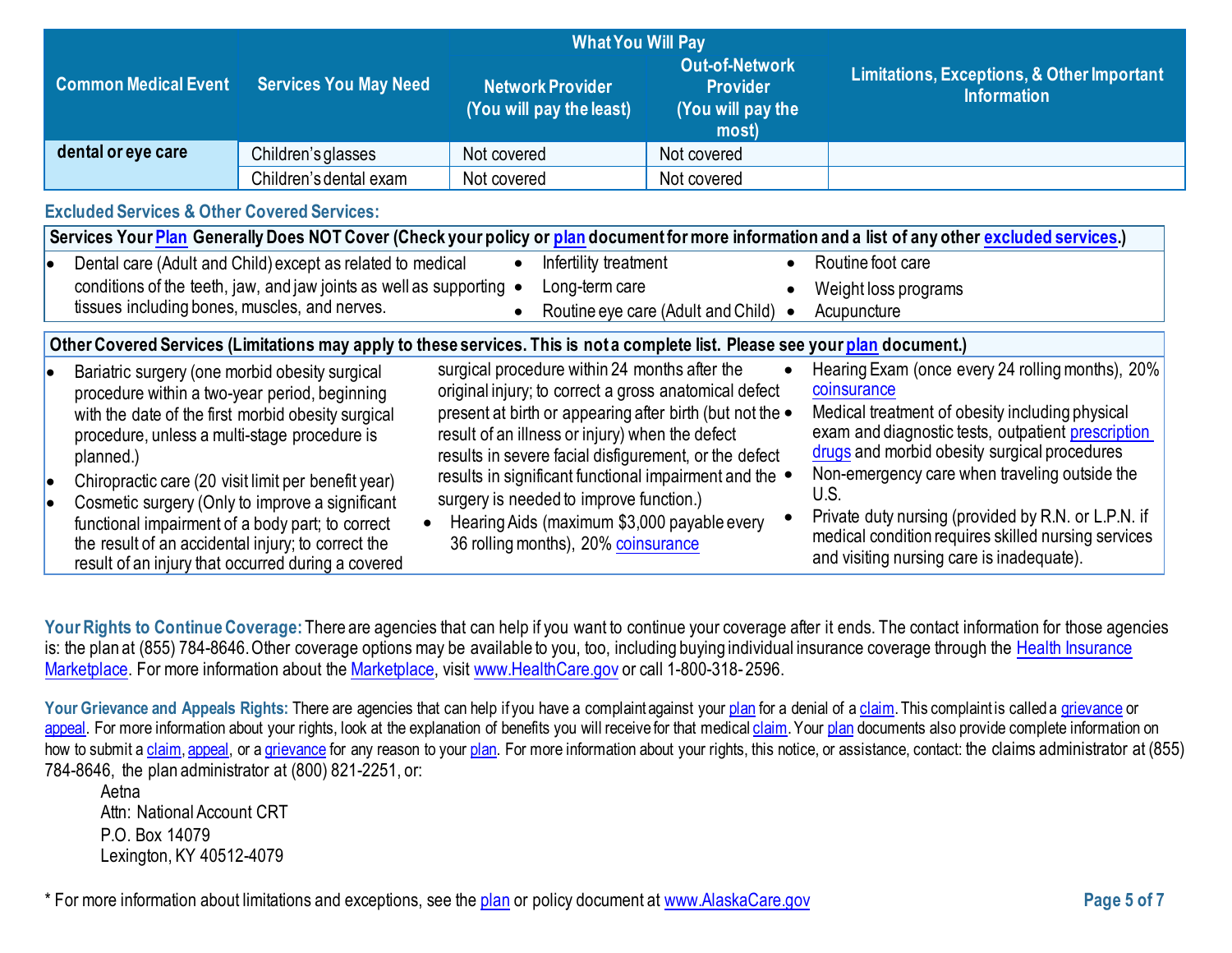## **Does this plan provide Minimum Essential Coverage? Yes**

[Minimum Essential Coverage](https://www.healthcare.gov/sbc-glossary/#minimum-essential-coverage) generally include[s plans,](https://www.healthcare.gov/sbc-glossary/#plan) [health insurance](https://www.healthcare.gov/sbc-glossary/#health-insurance) available through the [Marketplace](https://www.healthcare.gov/sbc-glossary/#marketplace) or other individual market policies, Medicare, Medicaid, CHIP, TRICARE, and certain other coverage. If you are eligible for certain types of [Minimum Essential Coverage,](https://www.healthcare.gov/sbc-glossary/#minimum-essential-coverage) you may not be eligible for the [premium tax credit.](https://www.healthcare.gov/sbc-glossary/#premium-tax-credits)

**Does this plan meet the Minimum Value Standards? Yes** If your [plan](https://www.healthcare.gov/sbc-glossary/#plan) doesn't meet the [Minimum Value Standards,](https://www.healthcare.gov/sbc-glossary/#minimum-value-standard) you may be eligible for a [premium tax credit](https://www.healthcare.gov/sbc-glossary/#premium-tax-credits) to help you pay for [a plan](https://www.healthcare.gov/sbc-glossary/#plan) through the [Marketplace.](https://www.healthcare.gov/sbc-glossary/#marketplace)

## **Language Access Services:**

Para obtener asistencia en Español, Ilame al (855) 784-8646. Kung kailangan ninyo ang tulong sa Tagalog tumawag sa (855) 784-8646. 中文): 如果需要中文的帮助, 请拨打这个号码 (855) 784-8646. Dinek'ehgo shika at'ohwol ninisingo, kwiijigo holne' (855) 784-8646.

PRA Disclosure Statement: According to the Paperwork Reduction Act of 1995, no persons are required to respond to a collection of information unless it displays a valid OMB control number. The valid OMB control number for this information collection is **0938-1146**. The time required to complete this information collection is estimated to average **0.08** hours per response, including the time to review instructions, search existing data resources, gather the data needed, and complete and review the information collection. If you have comments concerning the accuracy of the time estimate(s) or suggestions for improving this form, please write to: CMS, 7500 Security Boulevard, Attn: PRA Reports Clearance Officer, Mail Stop C4-26-05, Baltimore, Maryland 21244-1850.

*To see examples of how this [plan](https://www.healthcare.gov/sbc-glossary/#plan) might cover costs for a sample medical situation, see the next section.*